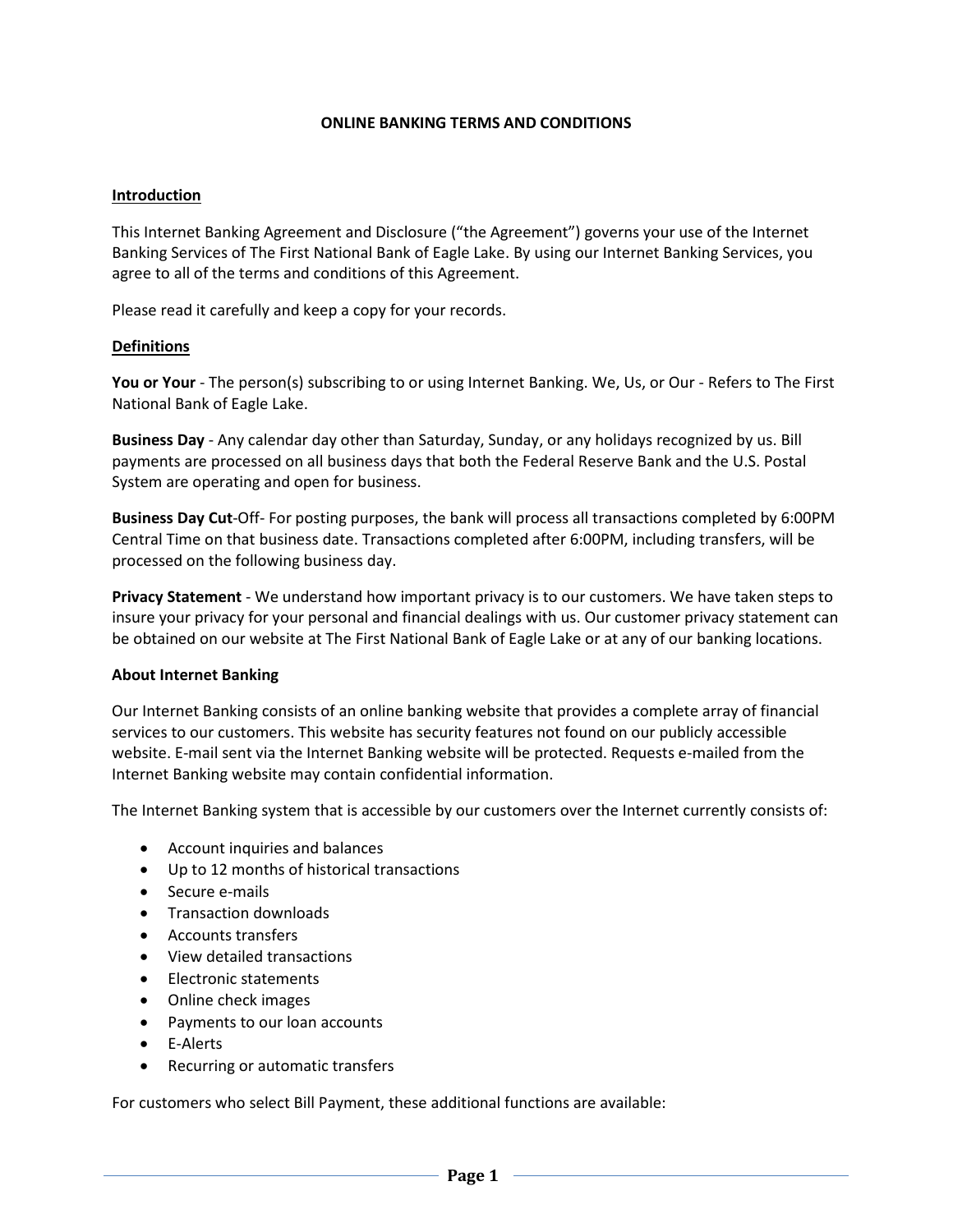- One-time payments
- Occasional payments
- Recurring payments

For customers who select Commercial Cash Management, these additional functions are available:

- Initiate Automated Clearing House (ACH) debits and credits
- Requests for wire transfers

# **Enrollment Process**

The Internet banking service requires that you complete the initial application process providing the information needed to enable the service. We will verify the information you submitted for accuracy and authorizations. Upon initial log-on to the Internet banking service, you will be required to complete a security process on each computer you use to log-on to internet banking. Additional security measures are required for Cash Management customers. It is important that you keep us informed of your current e-mail address. You may update your e-mail address on record with us by choosing the "Personal Information" menu item under the "Other" tab in Internet Banking.

## **Electronic Delivery of Disclosures**

By accepting the terms of this Internet Banking Agreement and Disclosure, you certify that you are able and willing to accept disclosures and/or documents electronically, as follows.

We may offer periodic statements and certain other disclosures or documents in electronic format to our online banking customers. Other disclosures that we may send you in the future includes but is not limited to: deposit account disclosures (such as this Internet Banking Agreement), changes in account terms and fees, and privacy notices. We may also send you email correspondence or electronic messages on the Internet banking Web site regarding resolution of problems in your account. We may provide periodic statements and other disclosures in e-mail attachments or we may send you an e-mail that tells you where these disclosures can be viewed on our website. You have a right to receive any of our disclosures and records in paper format. You may also withdraw consent to electronic delivery at any time. Additional fees may apply and certain products and services may be limited. Please refer to the description of our deposit accounts and service charges to determine which fees may apply. If you have any questions, about products available, fees and service charges, please contact us at 979-234- 5591.

To requests disclosures and records in paper format or to withdraw consent to electronic delivery you can:

## 1. Call us at 979-234-5591

2. Inform us in person at any of our banking locations; or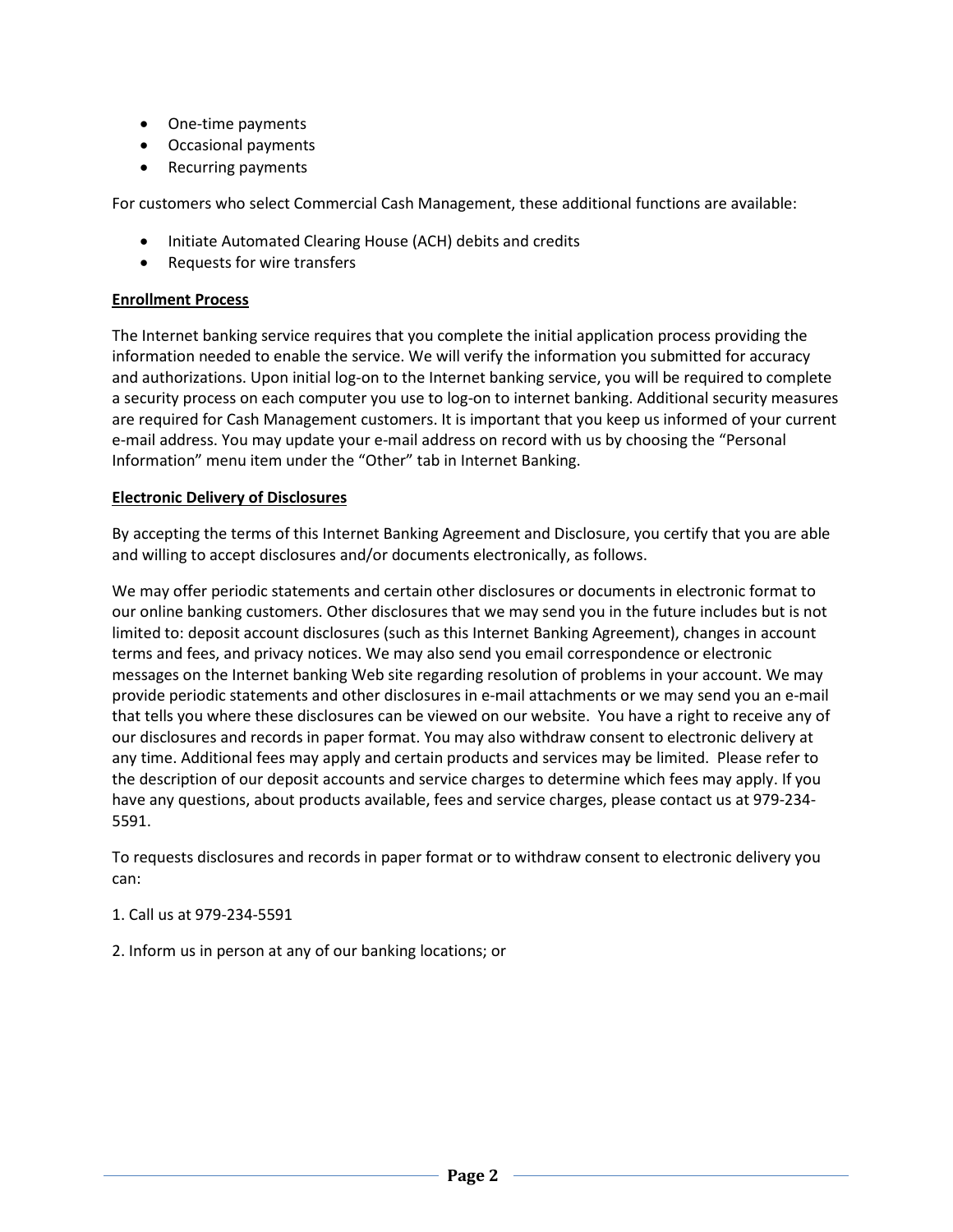3. Send us a letter via U.S. mail to:

Internet Banking Department The First National Bank of Eagle Lake PO Box 247 Eagle Lake, TX 77434

Be sure to identify yourself and your accounts that you want withdrawn from electronic delivery authorization.

Prior to acceptance of electronic delivery of disclosures and/or documents, you should verify that you have the required hardware and software to access and retain them. You will need a:

- 1. Computer with an Internet browser that's Secure Socket Layer (SSL) compliant
- 2. Printer or storage medium for retention of the disclosures and/or documents, such as a hard drive. Retention may be electronic so long as the electronic record accurately reflects the information set forth in the disclosures and/or documents

If we revise hardware and software requirements to access and retain electronic disclosures, we will notify you of these changes and provide you a notice of your right to withdraw consent to electronic disclosure without the imposition of any fees.

### **Virus Protection**

We are not responsible for any computer virus, problems or malfunctions resulting from a computer virus, or related problems that may be associated with the use of an online system. We recommend that you routinely update your virus software, apply all security patches for your operating system and install a firewall on your PC. We are not responsible for any errors or failures resulting from defects or malfunctions of the financial software. WE MAKE NO WARRANTY, EITHER EXPRESS OR IMPLIED, TO YOU REGARDING YOUR PC OR RELATED EQUIPMENT, OR YOUR INTERNET SERVICE PROVIDER OR ITS EQUIPMENT, INCLUDING BUT NOT LIMITED TO, ANY WARRANTY OR MERCHANTABILITY OR FITNESS FOR A PARTICULAR PURPOSE.

#### **Log-On Security**

Security is very important to the Internet Banking system. At the time you request the service, you we will select a unique "User ID" and then choose a "Password" that will be used to gain access to the system. Prior to activation, we will verify your identity and authorization to information associated with the account(s) that you requested tied to the service. Before gaining access to any account information, each individual is authenticated by their User ID and Password, authentication phrase, and a series of questions and answers selected by you.

To help prevent unauthorized access and ensure the security of your accounts, we will end your online session if we have detected no activity for 5 minutes. This is to protect you in case you accidentally leave your computer unattended after you logged on.

Because your Password is used to access your accounts, you should treat it as you would any other sensitive personal data.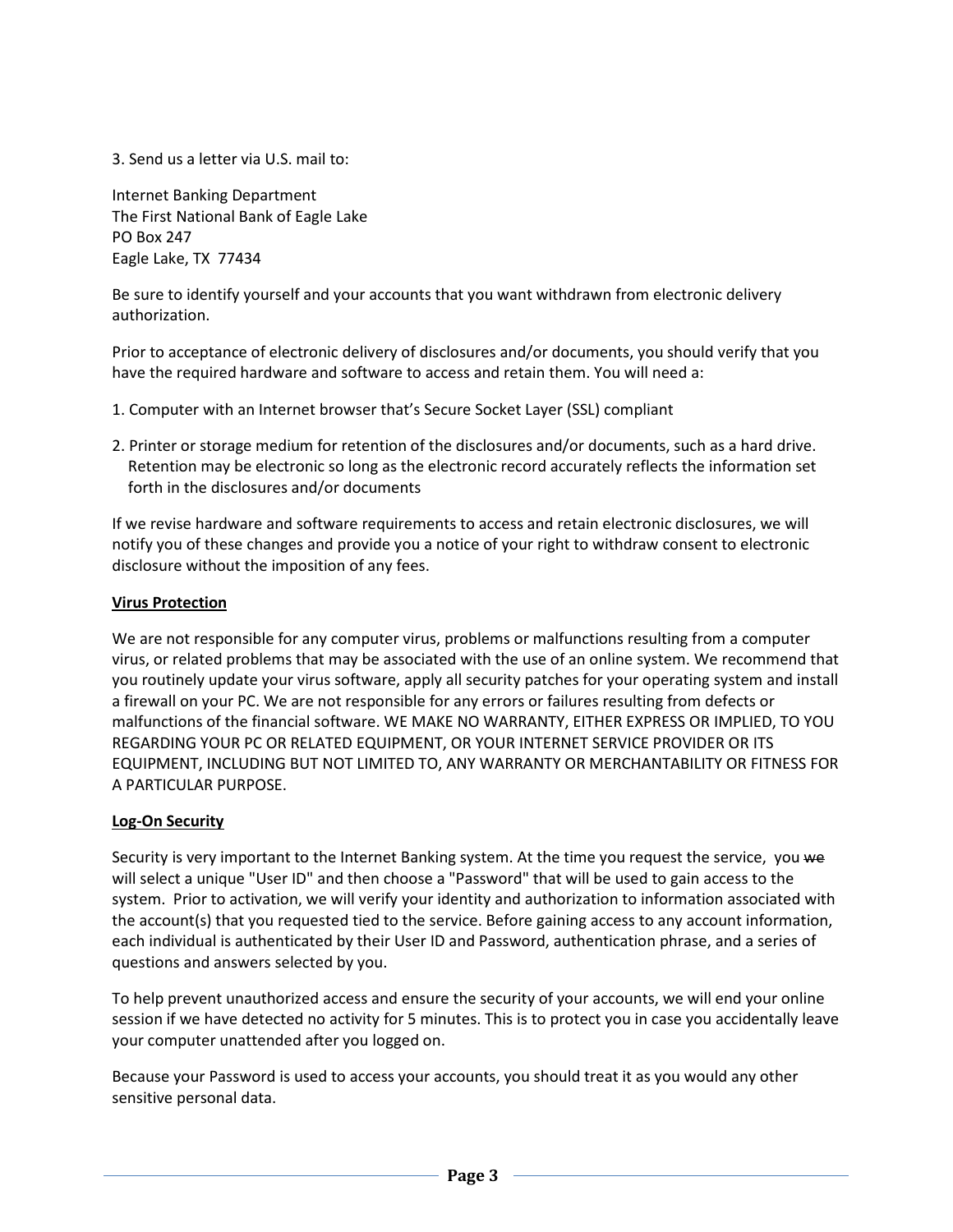You should carefully select a Password that is hard to guess. We suggest that you do not choose passwords that are easily identifiable with you such as a child's name or a pet's name. Keep your Password safe. Memorize your Password and never tell it to anyone. You may consider changing your Password occasionally. Passwords will expire every 90 days. You may change your password at any time under the menu item "Options."

## **User ID, Password and Security Device Safeguards**

You agree to exercise reasonable care to safeguard your User ID, Password and Security Device if applicable. It is your responsibility. Reasonable care includes, but is not limited to: not storing or writing any of this information with or on your computer, (do not write your Password down in your purse, wallet or in a computer file), and not allowing other individuals to conduct transactions using your User ID, Password or Security Device. If this happens, you should request a new one to prevent unauthorized use. We will not be liable for any losses resulting from you permitting other persons to use your Username, Password or Security Device to access the system.

### **Accounts**

You may request to access any account on which you are a signer or owner. If you desire services that allow you to initiate payments or transfers from the account, you will need the required withdrawal authority over the account to be able to complete the transaction. By using the service, you agree to maintain one or more accounts with us and to keep sufficient balances in any account to cover any transaction and fees that are ultimately approved by or related to the system.

If the accounts added to the service are jointly held or have multiple signers, you agree that access to the information and all transactions initiated by the use of your User ID and Password are authorized unless we have been notified to cancel the service. Each joint account holder should have their own unique user ID and Password.

If your account has multiple parties who have the authority to withdraw funds, and you remove any of them from your account, you should notify the Internet Banking department at once to terminate that person's authority from Internet Banking. You may contact us in person at any of our banking locations, by calling 979-234-5591 or by U.S. Mail at PO Box 247, Eagle Lake, TX 77434.

When any payment or other on-line service generates items to be charged to your account, you agree that we may debit the designated account without requiring your signature on the item.

#### **Cancellation of Internet Banking**

Your Internet Banking may be canceled at any time by us, in whole or part, without prior notice due to insufficient funds in one of your accounts or other circumstances that may create an unanticipated liability to us. You will remain responsible for all transactions approved by the system prior to the cancellation, and for any other fees associated with the service. After cancellation, service may be reinstated once sufficient funds are available in your accounts to cover any fees and other pending transfers or debits. In order to reinstate services, you must call our Internet Banking department listed below in the Errors and Questions section.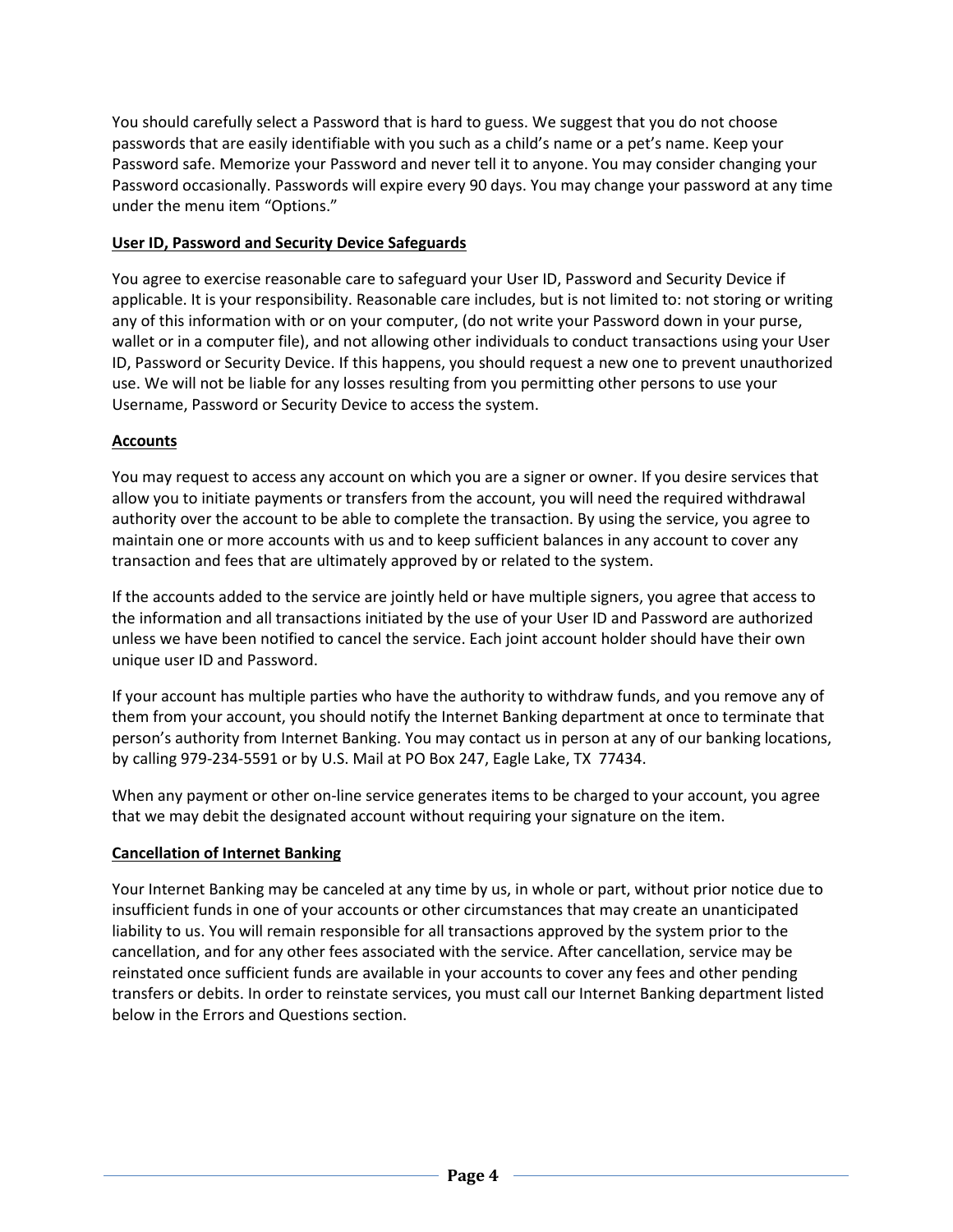# **Balance Inquiries, Bill Payments and Transfers Limitations**

You may use Internet Banking to check the balance of your accounts, to transfer funds among your accounts and to view check images. Money Market Accounts and Savings Accounts are subject to Federal Reserve Regulation D, which permits no more than six debits or transfers per statement cycle to another account of yours with us or to a third party. These transfers may be by means of preauthorized or automatic transfer or telephonic agreement, but no more than three of the six may be by check (applicable only to Money Market Accounts), ATM/debit card or draft payable to a third parties. Transactions not within these limitations may result in the closure of your account. Additionally, you may visit the bank to withdraw funds, have us mail you a check payable to you or withdraw money with your ATM card. These are not third party transactions and are not limited; however, normal transaction fees will apply. There are no limits to the number of transfers or bill payments from your Checking Account(s).

Balances shown in your accounts may include deposits subject to verification by us. The balance may also differ from your records due to deposits in progress, outstanding checks or other withdrawals, payments or charges. A transfer request may not result in immediate availability because of the time required to process the request. If you have further questions, contact our Internet Banking department.

## **Bill Payment Service**

It is easy to pay bills online. Simply set up your Payees by choosing from the database of vendors (Payees) that already exist, or by entering necessary information to schedule a payment. We are able to process payments to payees that have a U.S. Postal address. Payments to payees outside of the United States or its territories are prohibited. Due to liability issues, we will not accept payments to federal, state or local tax agencies. Otherwise, there is no limit to whom you pay or how many payees you may establish. We maintain a large vendor database of regional or national billers to make this process quicker and easier. The Bill Payment service will also allow you to see a history of all the payments made from your accounts. Your enrollment in the Bill Payment service constitutes your agreement for The First National Bank of Eagle Lake's third party provider to initiate ACH debits to your accounts and/or to draw paper drafts against your accounts.

## **The Bill Paying Process**

The First National Bank of Eagle Lake will process variable payments (non-recurring payments) on the business day (generally Monday through Friday, except holidays) you designate the bill is to be processed, provided the payment request is received prior to the cut-off time set by The First National Bank of Eagle Lake, which is currently 6:00 p.m. Central Standard Time. Variable bill requests received after the business day cut off time, or at any time on a non-business day, will be processed on the next business day. The First National Bank of Eagle Lake reserves its right to change the cut-off time by giving you notice as outlined in the Amendment and Termination section shown below.

YOU MUST ALLOW AT LEAST SIX (6) BUSINESS DAYS FOR EACH BILL PAYMENT (RECURRING OR VARIABLE) TO REACH THE MERCHANT. (IT IS THE RESPONSIBILITY OF THE SUBSCRIBER TO SCHEDULE/ACTIVATE RECURRING PAYMENTS)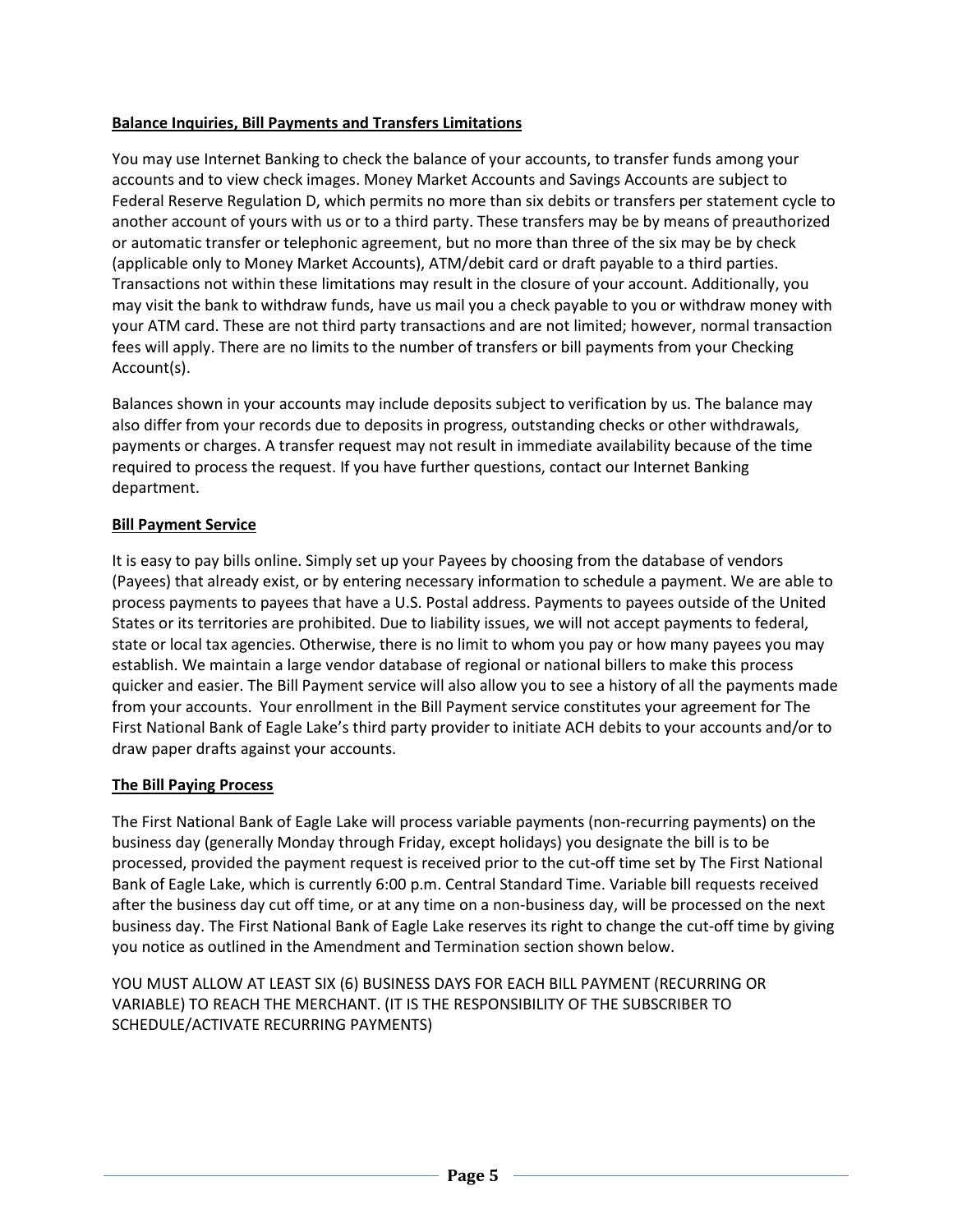You agree to have available and collected funds on deposit in the account you designate in amounts sufficient to pay for all Bill Payments requested, as well as any other payment obligations you have to the Financial Institution. The First National Bank of Eagle Lake reserves the right, without liability, to reject or reverse a Bill Payment if you fail to comply with this requirement or any other terms of this Agreement. If you do not have sufficient funds in the Account and the Financial Institution has not exercised its right to reverse or reject a Bill Payment, you agree to pay for such payment obligations on demand. You further agree The First National Bank of Eagle Lake, at its option, may charge any of your accounts with us to cover such payment obligations. Electronic Funds Transfer Act (EFTA) does not apply to paper check transactions that are processed through Bill Pay. EFTA only applies to electronic transactions.

## **Commercial Cash Management**

In addition to the online banking features listed above, corporate customers can use our online Commercial Cash Management service to initiate and upload ACH debits and credits and request wire transfers. A separate Automated Clearing House (ACH) agreement, wire agreement and enrollment form are required. At the time of enrollment, you will be issued a separate contract in order to access the Cash Management service.

### **Our Liability for Failure to Make Transfers**

It is our responsibility to process all transfers and bill payments properly initiated through the Internet Banking system in accordance with this Agreement. If we do not complete a transfer to or from your account on time or in the correct amount according to our agreement with you, we will be liable for your losses and damages. However, neither we nor the Service Provider will be liable if:

- 1. Funds are not showing on the system's available balance in your account that is to pay for the bill or transfer at the time of transaction.
- 2. Funds are subject to legal process or other encumbrances restricting the payment or transfer.
- 3. You had knowledge of or questions about the possible malfunction of the system when you initiated the transaction.
- 4. Any information provided by you about the Payee is incorrect.
- 5. There are any delays in the handling of the payment by the Payees.
- 6. Natural disasters (fire, flood, tornado, etc.) or other uncontrollable circumstances (mail delays, power failures, etc.) prevent proper completion and delivery of transactions.
- 7. Other applicable laws and/or regulations exempt us from liability.
- 8. It can be shown that the merchant or payee received the payment within the normal delivery timeframe and failed to process the payment through no fault of Internet Banking or our service providers.
- 9. It can be shown that the delay was caused by unusual mailing delays by the U.S. Post Office.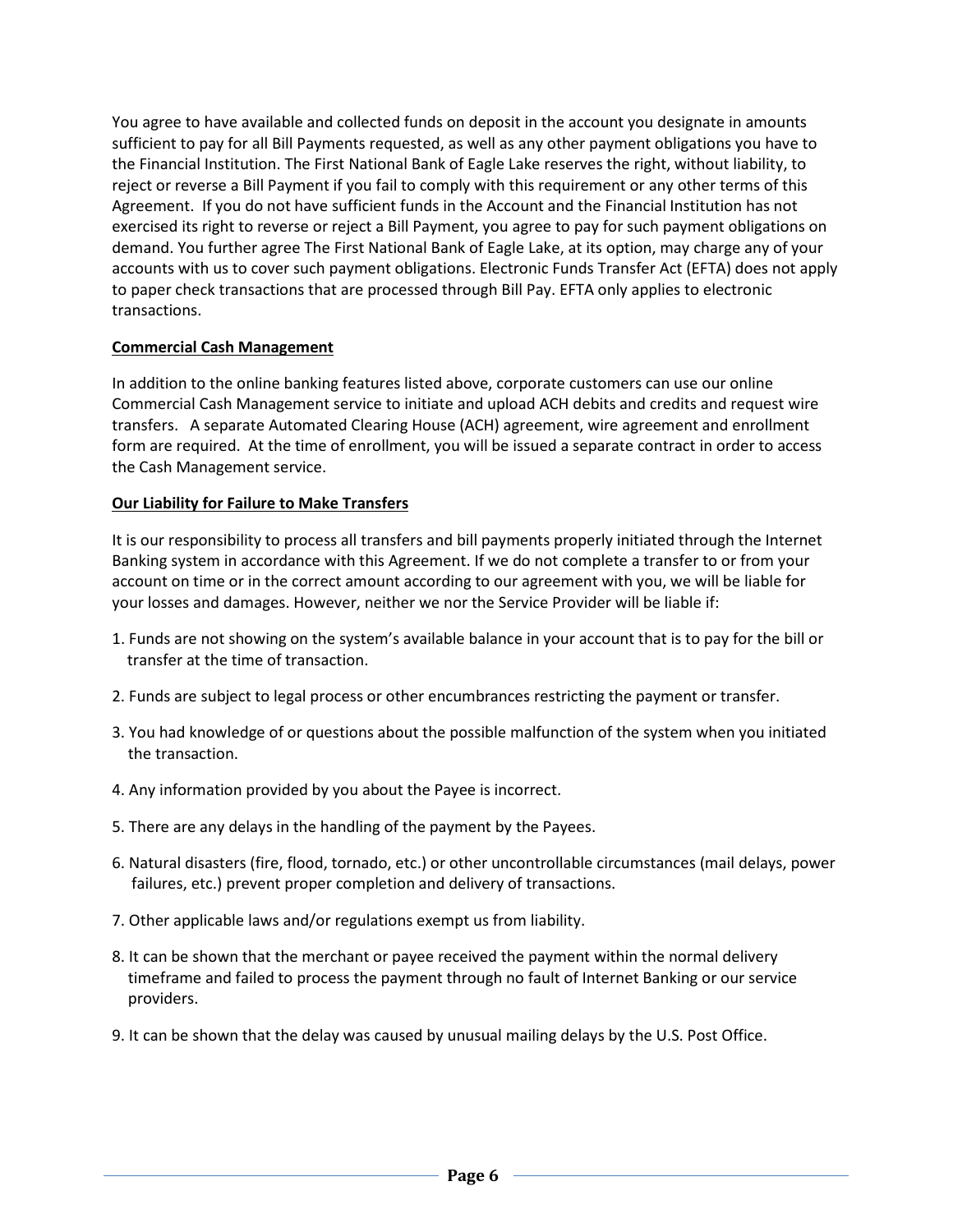### **Notice of Your Rights and Liabilities**

Tell us AT ONCE if you believe your User ID or Password have been compromised, lost, stolen or used without your authorization. You could lose all the money in your Account (plus your maximum overdraft line of credit). Telephoning us at the number listed in the Error and Questions Section is the best way of limiting your possible loss.

If you tell us within two business days, you can lose no more than \$50 if someone used your User ID or Password without your permission. If you do NOT tell us within two business days after you learn of the loss, theft or compromise of your User ID or Password and we can prove we could have stopped someone from using it without your permission if you had told us, you could lose as much as \$500. Also, tell us AT ONCE if your statement shows transfers that you did not make or authorize. If you do not tell us within 60 days after that statement was mailed to you, you may not get back any money you lost after the 60 days.

If you believe that someone has transferred or may transfer money from your account without permission, call or write us at the telephone number or address listed in this disclosure.

### **Errors and Questions**

In cases of errors or questions concerning transactions completed with Internet Banking (including Bill Pay), do one of the following, as soon as possible:

- 1. Telephone our Internet Banking Department at 979-234-5591; or
- 2. Write to Internet Banking Department; P O Box 247, Eagle Lake, TX 77434;

In cases of errors or questions concerning transactions other than those above, do one of the following, as soon as possible:

- 4. Telephone Customer Service at 979-234-5591; or
- 5. Write to Customer Service, P O Box 247, Eagle Lake, TX 77434;

We must hear from you within 60 days after we sent you the first statement or notification in which the error or problem appeared. Please include the following information:

- 1. Name
- 2. Account Number and User Access ID
- 3. Description of the error or what you are unsure about, plus an explanation of why you believe it is an error or why you need more information. Please include any reference numbers or descriptive language shown on the statement or receipt that will help us identify the transaction
- 4. Tell us the amount of the suspected error.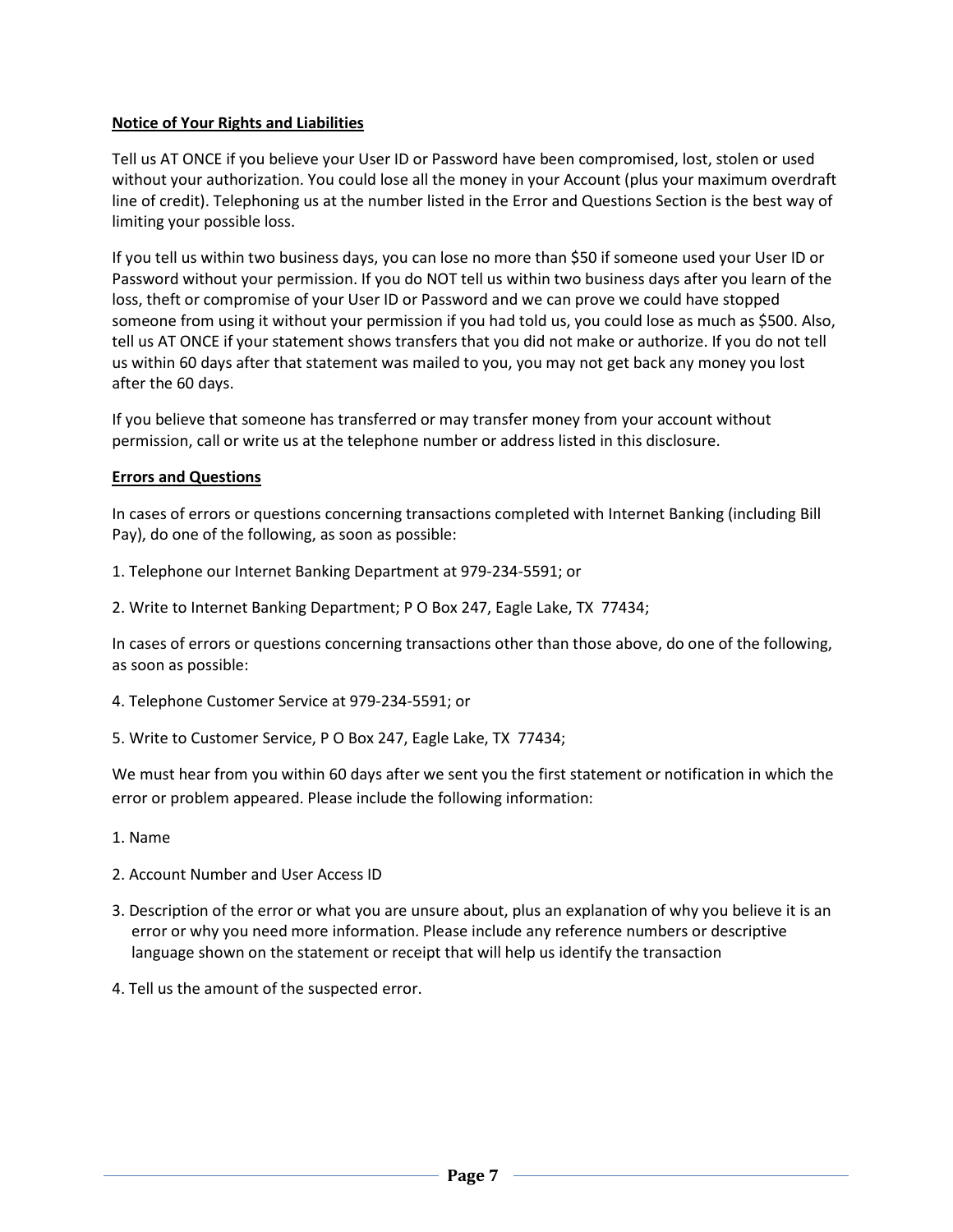- 5. For a Bill Payer error tell us:
	- Account number used to pay the bill
	- Payee name
	- Date the payment was sent
	- Confirmation number
	- Payment amount
	- Payee account number for the payment in question.

We will determine whether an error occurred within 10 business days after we hear from you and will correct any error promptly. We may take up to 20 business days if the transfer involved a new account. (An account is considered new for 30 days after the first deposit is made, if you are a new customer.) If we need more time, however, we may take up to 45 days (90 days if the transfer was not initiated within a state or involved a new account) to investigate your complaint or question. If we decide to do this, we will credit your account within 10 business days (20 business days if the transfer involved a new account) for the amount you think is in error, so that you will have the use of the money during the time it takes us to complete our investigation. If we ask you to put your complaint or question in writing and we do not receive it within 10 business days, we may not credit your Account.

We will notify you of the results of our investigation within 3 business days after it is finished. If we believe there was no error, we will notify you in writing. You may ask for copies of the documents that we used in our investigation. You will be liable to us for any amounts credited pending our investigation.

#### **Disclosure of Account Information to Third Parties**

Information to third parties about your account(s) or the transaction(s) you make will only be disclosed if at least one of the following applies:

- 1. It is necessary to complete a transaction.
- 2. To verify the existence and condition of your account to a third party such as a credit bureau or merchant.
- 3. To comply with a governmental agency or court order.
- 4. If permission is given to us by you, which we may require to be in writing.
- 5. Where otherwise required or permitted under state or federal laws and/or regulations.